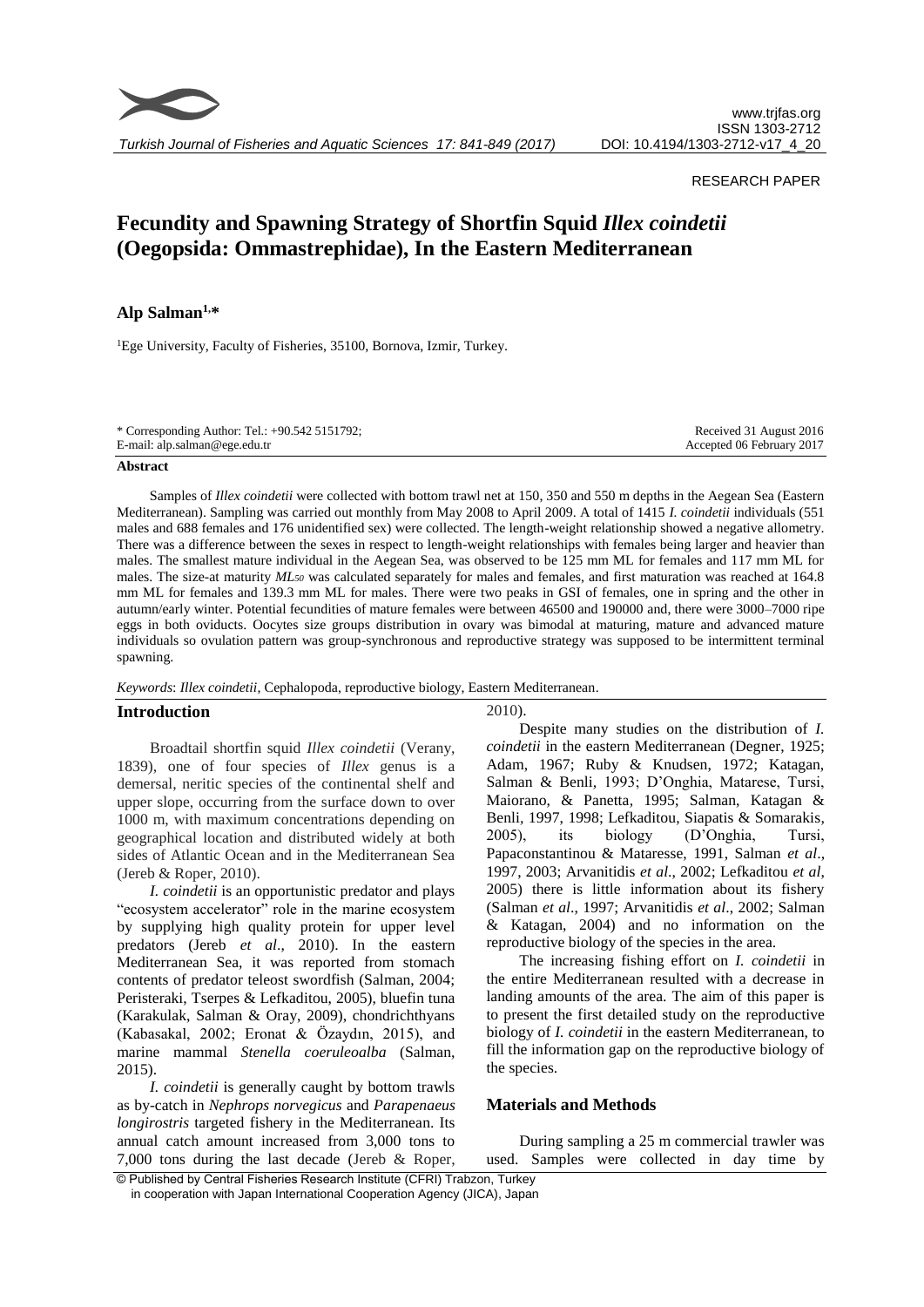commercial bottom trawl (44 mm mesh size in codend) from the depths where target species *Parapenaeus longirostris* and *Nephrops norvegicus* are caught, at 150, 350 and 550 m depths on sandy and muddy bottoms in the Aegean Sea (Eastern Mediterranean). Samplings were carried out monthly from May 2008 to April 2009 (Figure 1). Duration of each haul was an hour at 2.5 knots.

The total cephalopod catch were fixed in 10% formalin solution on board. A total of 1415 *Illex coindetii* individuals (551 males, 688 females and 176 undetermined) were collected. Dorsal mantle lengths (ML) were measured to the nearest 1 mm, and total body weights (BW) weighed with 0.01 g precision. The reproductive system and maturity stages were identified according to criteria by Lipinski (1979). Gonads and accessory glands were weighed within 0.0001 g precision. Potential fecundity (PF) was calculated by using gravimetric method both for ovary and oviduct. Three subsamples were taken from gonads of females at each maturity stage and from oviducts of mature females. All subsampled oocytes from the ovary and the oviducts were separately counted and measured along the major axis to the nearest 0.1 mm under binocular microscope. As the oocytes of females at early maturity stages couldn't be counted under the binocular microscope, histological slides were prepared to identify size distribution of oocytes from the gonads (Maturity stage III). Gonadosomatic indices (GSI) of both sexes were calculated for each sampling period (GSI=(Gonad weight (GW)/Body weight (BW)) x 100) and for male Spermatophore length index SpLI= (SpL (Spermatophore Length)x100/ML). The nonlinear relationship between BW and ML  $(BW=a*BW<sup>b</sup>)$  was investigated by a linear regression analysis following logarithmic transformation of paired values i.e. log (BW)=log (a)+b\*log (ML) (Tirasin, 1993). Here the constant b represents the rate of increase (i.e. slope) of BW against ML in log transformed relationship, whereas the constant log (a) represents the intersection point of the regression line on the BW axis. The linear transformation also allowed application of analysis of covariance

(ANCOVA) to test whether BW-ML relationship varied by gender. A t-test was also used to test the hypothesis of isometric growth (i.e whether estimated b values differed from hypothetical value of 3 or not) both for females and males (Tirasin, 1993). Similarly, constants of the GW-BW relationship  $(GW = c^*BW^d)$ were calculated by linear regression using the log transformed values. The ML at first maturity ML<sub>50</sub> (the mantle length at which 50% of the shortfin squid matured) was determined for both females and males from the relationship between the percentages of mature shortfin squid and their corresponding ML. A logistic regression model relating the proportion (P) of sexually mature individuals to a given ML was chosen  $(P=e^{a+b*ML}/1+e^{a+b*ML})$  (Hosmer & Lemeshow, 2000). The parameters of this logistic regression, i.e. *a* and *b*, were estimated by means of fitting a generalized linear model using a binomial error to the observed maturity data. The values of ML<sub>50</sub> were calculated subsequently. Linear and logistic regression analyses, t-tests and all other tests required for fulfilling the assumptions of linear regression i.e. normality, homoscedasticity etc. (Snedecor & Cochran, 1989) were carried out with R software (ver. 3.0.3).

For the histological observations ovaries were removed in lab and fixed in 10% formalin solution, dehydrated and then embedded in paraffin. Histological sections (5-8 μm thick) were cut and stained with Mallory's stain that distinguished the start of the yolk grain appearance in oocytes (blue color) in contrast to the pinkish cytoplasm. Stage of oocytes was determined according to Laptikhovsky and Arkhipkin (2001). Slides were measured and photographed under Olympus DP-20 digital camera attached to the CX-41 phase contrast microscope by using Olympus DP2-BSW application software.

# **Results**

# **Length Frequency Distribution**

Females mantle length ranged between 34–278 mm (avg±SD: 86.2±41.9 mm) and males between 35–



**Figure 1.** Sampling areas (A: 150 m; B: 350 m; C: 550m). (From GEBCO digital atlas).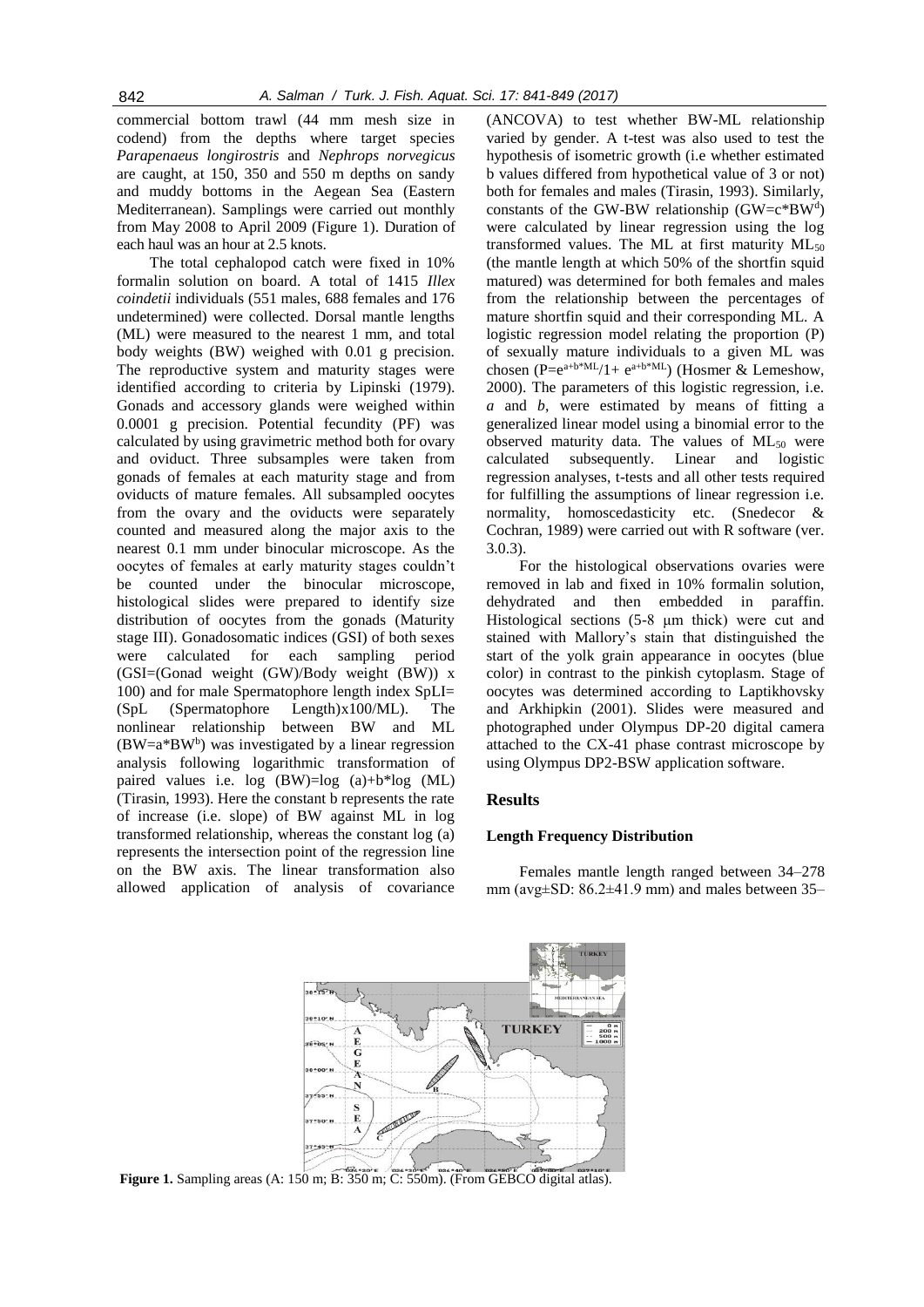188 mm ML (avg±SD: 88.4±37.1 mm). Small sized specimens (40–50 mm ML) were found in all months throughout the sampling period. Minimum sized individuals (30 mm ML) were sampled in December (Figure 2), and maximum sized ones were found in July and August.

The length-weight relations were calculated with a power function as  $TW\text{-}0.000004ML^{2.952}$  and  $TW^{\circ}\approx=0.00014ML^{2.656}$  for males and females, respectively. Negative allometry was observed for both sexes. The relationship was found to be statistically different for two sexes with females being larger and heavier than males ANCOVA (F=133.22; P=0.001) (Figure 3).

#### **Vertical Distribution**

*I. coindetii* distributed in all depth strata, 150 m, 350 m and 550 m, but its abundance decreased with depth by the occurrence rates 64%, 29% and 7% respectively. Mantle length classes increased with depth. Average mantle lengths were 69.7±32.4 mm at 150 m, 91.8±39.2 mm at 350 m, and 127.5±54.1 mm at 550 m. Proportionally smaller specimens preferred 150 m depth which was the shallowest among the vertical sampling area. Vice versa, there were proportionally larger individuals mostly found at 550 m depth. Specimens found at 150 m depth had the smallest average mantle lengths and data showed that



**Figure 2.** Monthly mantle length distributions of *Illex coindetii*.



**Figure 3.** Mantle length-total weight relationship of *Illex coindetii* from the Aegean Sea.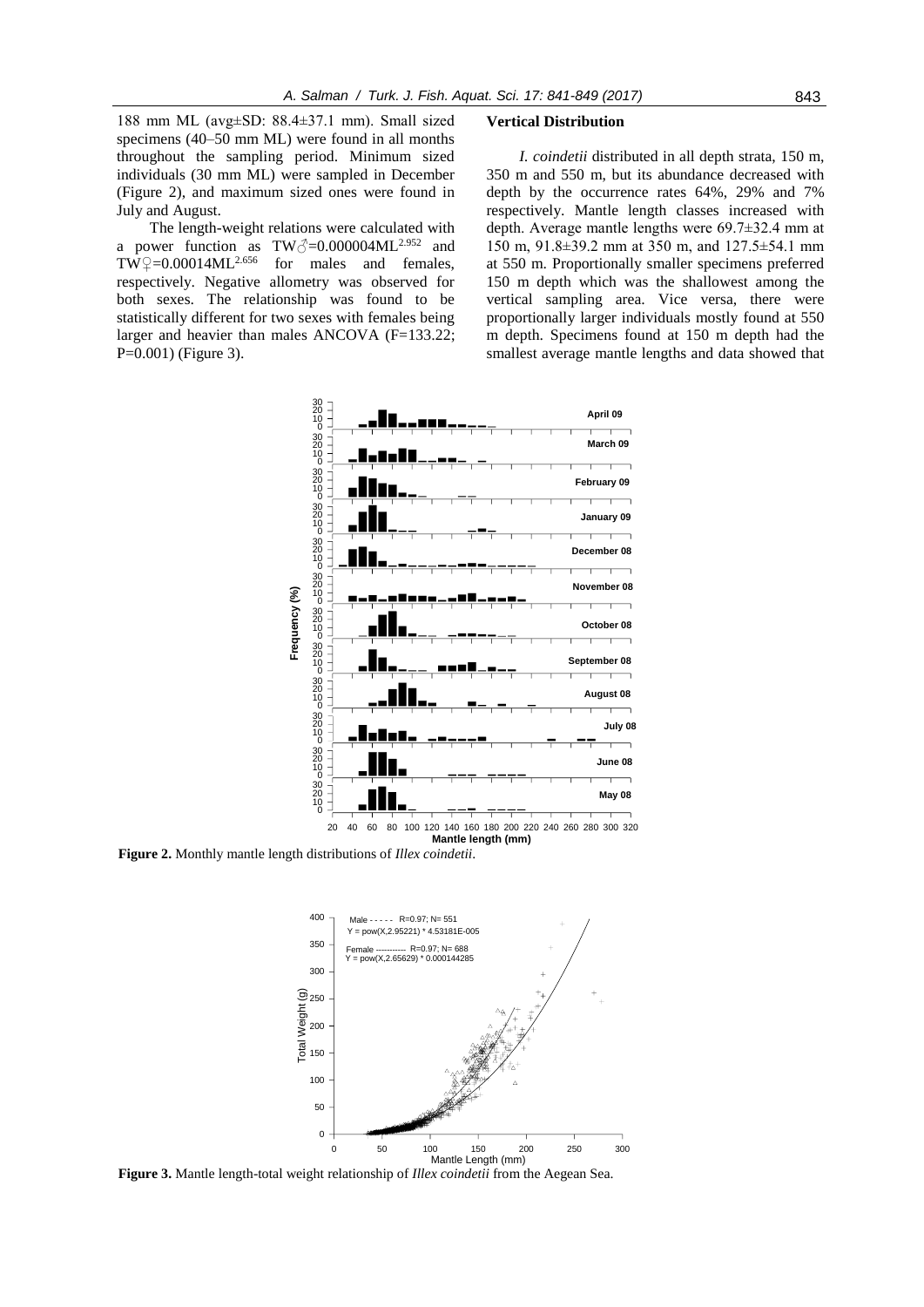the average mantle lengths increased with depth  $(F=146.67; P=0.000)$ .

Specimens were caught in all months during the sampling period at 150 m depth, in respect of monthly vertical variance. At 350 m depth, samples were found in all months except late winter and early spring when the water temperature was at minimum (JICA, 1992). While the temperature raised in summer, *I. coindetii* was at 550 m depth, and disappeared during the cold winter conditions (Figure 4).

#### **Maturity Stages**

The smallest mature individual were 125 mm ML for females and 117 mm ML for males. The estimated logistic equations relating the proportion (P) of sexually mature individuals to ML were  $(P=e^-)$  $20.70153+0.13936*ML/1+e^{-20.70153+0.13936*ML}$  for females, and  $(P=e^{-16.82695+0.13887*ML}/1+e^{-16.82695+0.13887*ML})$  for males.

The size-at maturity *ML<sup>50</sup>* of the population were defined as 164.8 mm ML for females and 139.3 mm ML for males. It was observed that the males could reach maturity at a smaller size than females (Table 1).

It was found that defined maturity stages were related to size, larger animals were at higher level of maturity. The average GSI values were low in the first stages, but in stages 4 and 5, a significant increase was observed (Table 2).

Mature females were found throughout the year, however the proportion of the mature females increased at the end of summer and early autumn then decreased at the end of winter (Table 3). Two peaks were observed in GSI values of females, the lower one at spring and early summer and the higher one at autumn and early winter (Figure 5; Table 3). The maximum GSI value of females were 14.2% at spring period, as the first reproduction period suggested, and 12.1% at autumn-winter period. The average GSI values were 1.51% for females and 1.16% for males. The linear regression analysis between the body weight and the weight of gonads (GW/TW) in females establish equation  $R^2=0.82$ (GW=0.000371399 \* TW1.8613, N=688) (Figure 6).

# **Fecundity**

Two maturing females (Stage IV) number of oocytes between 46500 to 185000 (PF) with 0.1 and 1.0 mm in diameter while in mature females (Stage V) oocytes diameter between 0.1–1.5 mm with number of oocytes between 164000 and 228000 (PF) were observed (Figure 7). There were 3000–7000 ripe eggs with 0.8 to 1.3 mm diameter found in both oviducts of mature females. The maximum potential



**Figure 4.** Monthly bathymetric mantle length distribution of *Illex coindetii* from the Aegean Sea.

**Table 1.** Percentage of *Illex coindetii* males and females in each maturity stage for 20 mm size classes (ML: Mantle length; ST: Maturity Stage)

|                 |     |        | Male   |        |        |        |     | Female |        |                |        |        |
|-----------------|-----|--------|--------|--------|--------|--------|-----|--------|--------|----------------|--------|--------|
| Size Class (ML) | N   | $St-1$ | $St-2$ | $St-3$ | $St-4$ | $St-5$ | N   | $St-1$ | $St-2$ | $St-3$         | $St-4$ | $St-5$ |
| $21-40$         | 9   | 100    |        |        |        |        | 10  | 90     | 10     |                |        |        |
| $41 - 60$       | 126 | 68     | 21     |        |        |        | 172 | 73     | 27     |                |        |        |
| 61-80           | 188 | 40     | 43     | 6      |        |        | 246 | 45     | 47     | 8              |        |        |
| 81-100          | 68  | 9      | 53     | 38     |        |        | 117 | 24     | 60     | 16             |        |        |
| 101-120         | 28  |        | 18     | 54     | 25     | 4      | 34  | 6      | 41     | 53             |        |        |
| 121-140         | 41  |        |        | 24     | 39     | 37     | 17  | 12     | 18     | 59             |        | 12     |
| 141-160         | 71  |        |        | 3      | 11     | 86     | 25  |        | 8      | 40             | 12     | 40     |
| 161-180         | 18  |        |        |        | 6      | 94     | 27  |        |        | $\overline{4}$ | 19     | 78     |
| 181-200         | 2   |        |        |        |        | 100    | 25  |        |        |                | 16     | 84     |
| 201-220         |     |        |        |        |        |        | 11  |        |        |                | 9      | 91     |
| 221-240         |     |        |        |        |        |        | 2   |        |        |                | 50     | 50     |
| 241-260         |     |        |        |        |        |        |     |        |        |                |        |        |
| 261-280         |     |        |        |        |        |        | 2   |        |        |                |        | 100    |
| Total (N)       | 551 | 177    | 179    | 67     | 32     | 96     | 688 | 276    | 254    | 77             | 14     | 67     |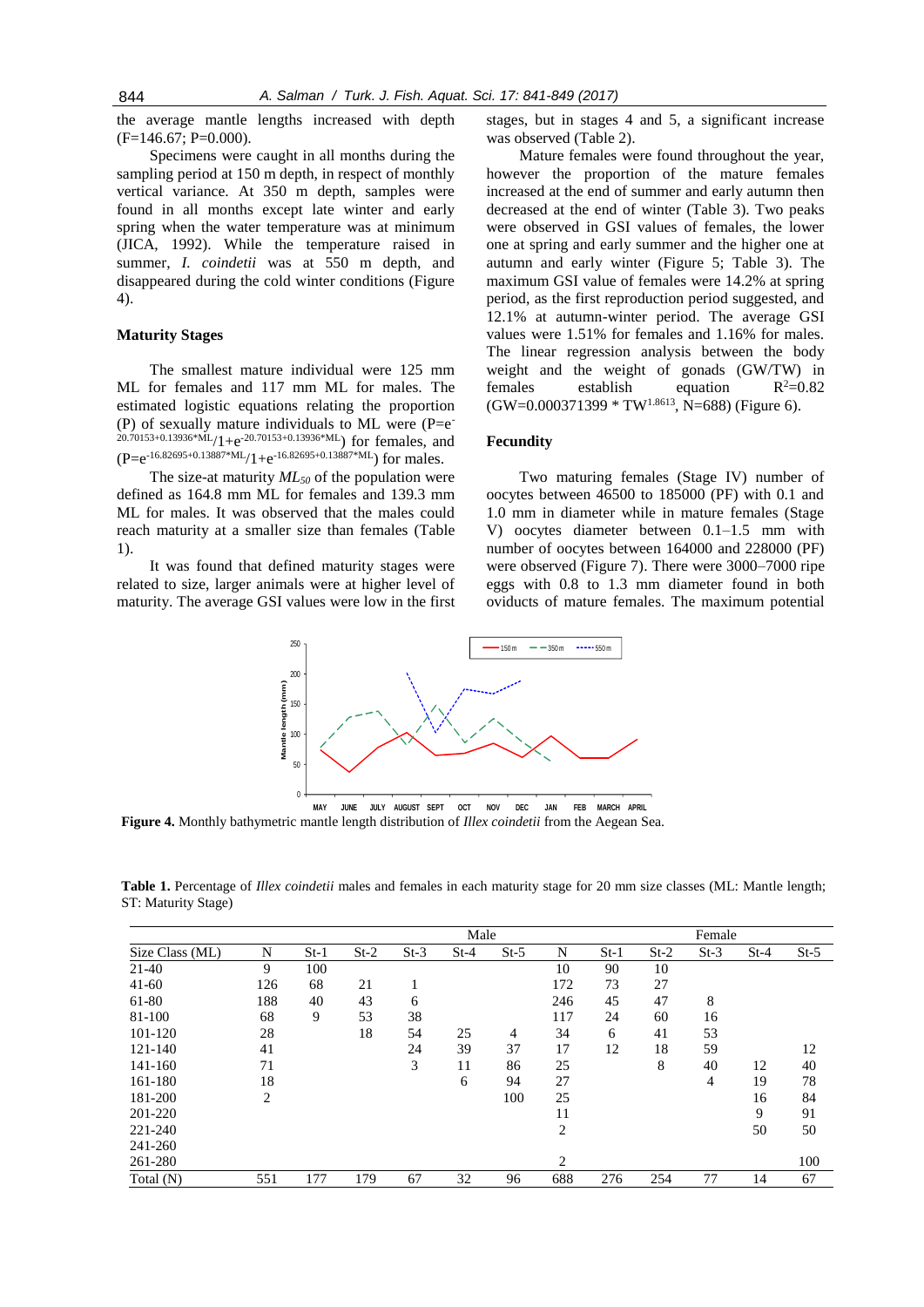**Table 2.** Average GSI and size value for different maturity stages of *Illex coindetii*

| <b>Maturity Stages</b>         | Stage 1         | Stage 2           | Stage 3          | Stage 4        | Stage 5          |
|--------------------------------|-----------------|-------------------|------------------|----------------|------------------|
| Average Size $(\mathcal{Q})$   | $62.7 \pm 15.5$ | 75.7±17.9         | $104.3 \pm 26.6$ | 181.6±25.1     | $182.5 \pm 25.8$ |
| Average GSI $(\mathcal{Q})$    | 0.31            | 0.41              | 0.66             | 5.45           | 9.11             |
| Average Size $(\text{S})$      | $59.6 \pm 12.2$ | $71.7 \pm 13.4$ . | $97.6 \pm 21.7$  | $133.6\pm14.6$ | $151.3 \pm 12.9$ |
| Average GSI $(\vec{\Diamond})$ | 0.10            | 0.19              | 0.89             | 2.49           | 2.35             |

**Table 3.** Monthly distribution of *Illex coindetii* females by maturity stages

|        | Jan  | Feb  | March | April | May  | Jun  | July | Aug  | Sept | Oct  | Nov  | Dec  |
|--------|------|------|-------|-------|------|------|------|------|------|------|------|------|
| $St-1$ | 31.8 | 38.5 |       | 10.2  | 90.8 | 88.5 | 14.3 | 32.3 | 13.5 | 38.4 | 13.0 | 59.2 |
| $St-2$ | 61.4 | 49.5 | 73.1  | 55.9  | 1.5  |      | 74.3 | 38.5 | 51.4 | 39.0 | 28.3 | 14.3 |
| $St-3$ | 2.3  | 10.1 | 23.1  | 22.0  |      |      |      | 21.5 | 13.5 | 11.6 | 15.2 | 8.2  |
| $St-4$ |      |      | 3.8   | 3.4   | 1.5  |      | 5.7  |      | 2.7  |      | 10.9 | 4.1  |
| $St-5$ | 4.5  | 1.8  |       | 8.5   | 6.2  | 11.5 | 5.7  | 7.7  | 18.9 | 11.0 | 32.6 | 14.3 |
| N      | 64   | 25   | 34    | 64    | 36   | 141  | 45   | 48   | 43   | 105  | 25   | 58   |



**Figure 5.** Monthly gonadosomatic index values of *Illex coindetii.*



**Figure 6.** Total weight and gonad weight relationship by different gonad stages of *Illex coindetii*.

fecundity (MPF=ovarian eggs+ripe eggs in oviducts) of mature females (Stage V) were between nearly 50000 and 190000. Oocytes group and size distribution were bimodal at the maturing, mature and advanced mature individuals. Except advanced mature individuals, protoplasmic oocytes were predominating in maturing and mature individuals. They presented more than 80% of total oocytes stock in the ovary (Figure 7; Table 4). The photographs of histological section of gonads from females at different stages of maturity and oviducts of mature females and oocyte distributions of related gonads were given at Table 3. There were 335-474 (mean 416±72) spermatophores found in Needham's sac of mature males of ML between 128 and 140 mm. Spermatophore lengths varied from 20 to 30 mm (mean 26.52±2.3 mm) was calculated.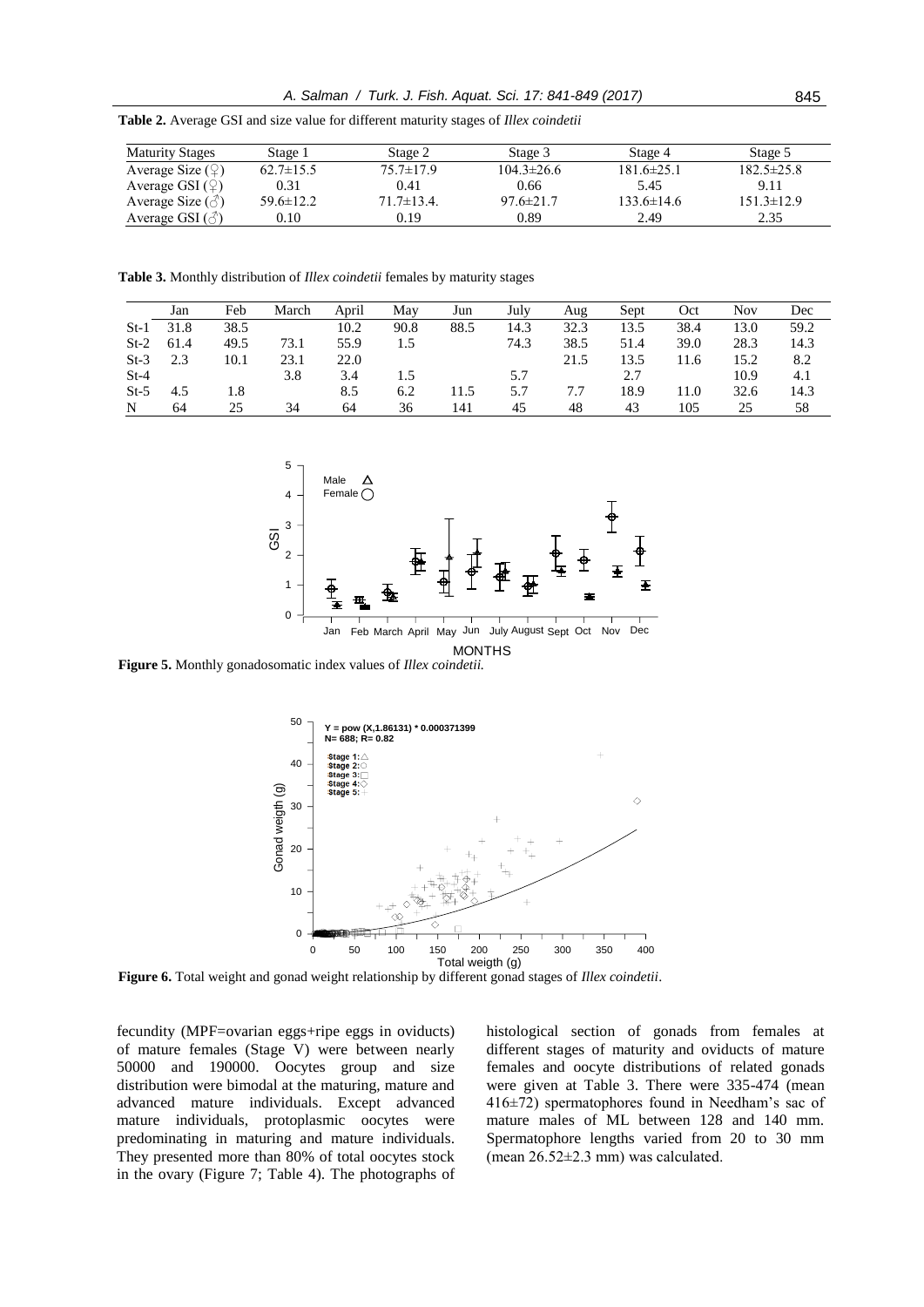

**Figure 7.** Egg diameter distribution percentages for different gonad stages of *Illex coindetii*.

#### **Discussion**

#### **Length-Frequency Distribution**

Samplings were carried out at three different depths (150, 350, and 550 m) where target species *Parapenaeus longirostris* fishery is conducted (220– 400 m). *I. coindetii* had bi-modal length frequency distribution in the first group mantle lengths showed intensity between 40 and 90 mm and in the second group were ML between 140 and 180 mm ML (Figure 2). Also, bi-modal length distribution of *I. coindetii* was reported previously by Sanches *et al*. (1998) from the Catalan Sea and by Ceriola, Ungaro, and Toteda (2006) from the Adriatic Sea. Sanchez *et al*. (1998) reported that growth of summer spawners were faster than that of autumn spawners after hatching periods, following two distinct reproductive peaks within the year. According to Sanchez *et al*. (1998), *I. coindetii* could reach 80–90 mm ML after 180 days of age. In this study, it could be suggested that 35–50 mm ML small sized specimens sampled in December  $($ -120-140 days old) were hatchings from summer reproduction period, and 40–50 mm ML small sized specimens sampled in July (~180-200 days old) were hatchings from autumn reproduction period.

#### **Bathymetric Distribution**

Juveniles and mature specimens of *I. coindetii*  from Aegean Sea shared same depths, and large sized animals became abundant as the depth increased as also reported from the Catalan Sea (Sanchez *et al*., 1998) and the Sicilian Channel (Jereb & Ragonese, 1995). *I. coindetii* was the most abundant at 350 m depth according to the data of this study. Although D'Onghia *et al*. (1991) from Eastern coasts of Aegean

Sea, Salman *et al*. (1997) from Aegean Sea, and Salman and Katagan (2004) from North eastern Levant Sea reported that the fishing effort was higher at 100–200 m depths, it was also reported that fishing effort and abundance were higher at 100–200 m depths in other areas of the Mediterranean Sea such as Catalan Sea (Mangold-Wirz, 1963; Sanchez & Martin, 1993), Northern Tyrrhenian Sea (Belcari & Sartor, 1993), Southern Tyrrhenian (Perdichizzi *et al*., 2011), Sicilian Channel (Jereb & Ragonese, 1995), and Southern Adriatic (Ceriola *et al*.*,* 2006). This vertical distribution differences between areas, and seasonal vertical difference on abundance observed in this study suggested that *I. coindetii* has vertical migrations depending on variations in bottom water temperature. Further studies on the distribution of this species relating to some oceanographic data, such as bottom water temperature and current systems, are required to gather more accurate information.

#### **Maturity**

The smallest males reached maturity at 117 mm ML and females at 125 mm ML. *ML50* of males was calculated as 121.2 mm ML and that of females was 148.5 mm ML. The similar results observed in different parts of the Mediterranean Sea; Arvanitidis *et al*. (2002) from the neighboring Greek Seas (*ML50,*  males 113 mm ML; females 179 mm ML), Ceriola *et al*. (2006) from Adriatic (*ML50,* males 137 mm ML; females 146 mm ML), Jereb and Ragonese (1995) from Sicilian Channel (*ML50,* males 120 mm ML; Females 150 mm ML) and Perdichizzi *et al*. (2011) from Southern Tyrrhenian Sea (*ML50,* males 105 mm ML; Females 150 mm ML).

Although there were reports from other areas of the Mediterranean such as Sanchez (1995) and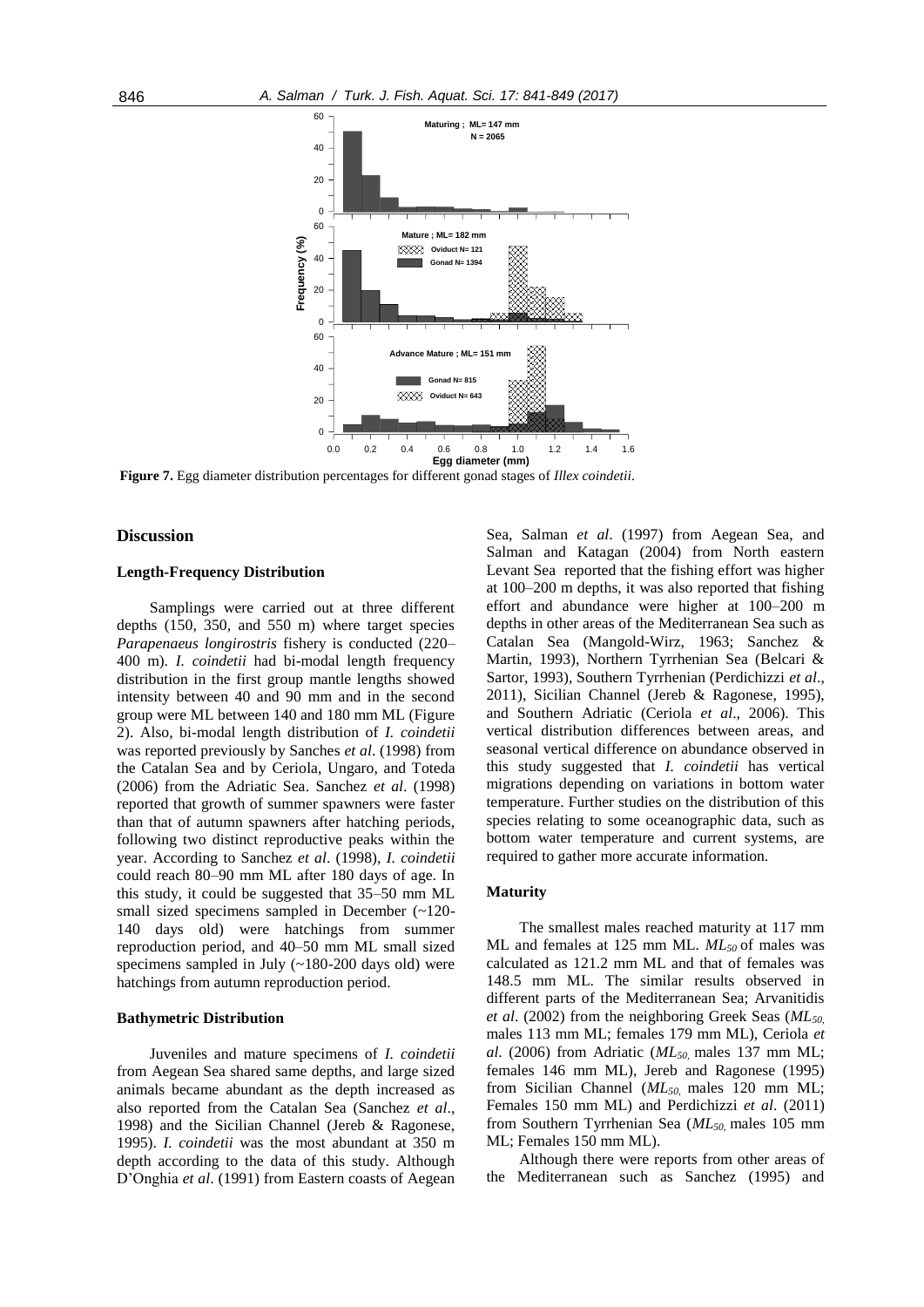

**Table 4.** Gonad development; Histological validation and oocytes distribution of *Illex coindetii*

Sanchez *et al*. (1998) from Catalan Sea, Jereb and Ragonese (1995) from Sicilian Channel, Ceriola *et al*. (2006) from Adriatic, and Arvanitidis *et al*. (2002) from Greek Seas that mature animals were observed throughout the year, in this study, there were mature animals from all year round except March. This might be the result of the limited sampling scheme of this study. According to Perdichizzi *et al*. (2011), although no post-spawning specimen were found during the entire period of sampling, it can be said that spawning could occur throughout the year because of the findings of mature animals (even in low numbers) all year round. Besides that, there were definitely two reproduction peaks observed, one in early summer and the other in autumn. Similar reproduction period was reported by Sanchez (1995) from the Mediterranean coasts of Spain. Also since small sized animals were found throughout the year, it might be suggested that the reproduction occurs all year round with intensification in some seasons. Ceriola *et al*. (2006) also reported that the spawning of *I. coindetii* in the Adriatic Sea occurred throughout the year.

#### **Length-Weight Relationship**

Although it was reported by several studies on length-weight relationship (Ragonese & Jereb, 1992; Jereb & Ragonese,1995; Belcari, 1996; Hernandez-Garcia & Castro, 1998; Sanchez *et al*., 1998; Arkhipkin, Jereb & Ragonese*,* 2000; Arvanitidis *et al*., 2002) that males show positive and females show negative allometry, Sanchez *et al*. (1998) from Spanish coasts and Ceriola *et al*. (2006) from South Adriatic stated that both sexes show positive allometry. Besides, Belcari (1996) stated that mature animals show positive, and immature show negative allometry. However, in this study, it was found that both sexes showed negative allometry  $(\sqrt{2.95})$ ;  $Q2.65$ ). This might be explained by the lower sample number and higher ratio of immature animals in the sample.

#### **Fecundity**

Ripe eggs' diameters found in previous studies were 1.0–1.2 mm (Mangold-Wirz, 1963) and 0.7–1.2 mm (Sanchez *et al*., 1998). It was suggested that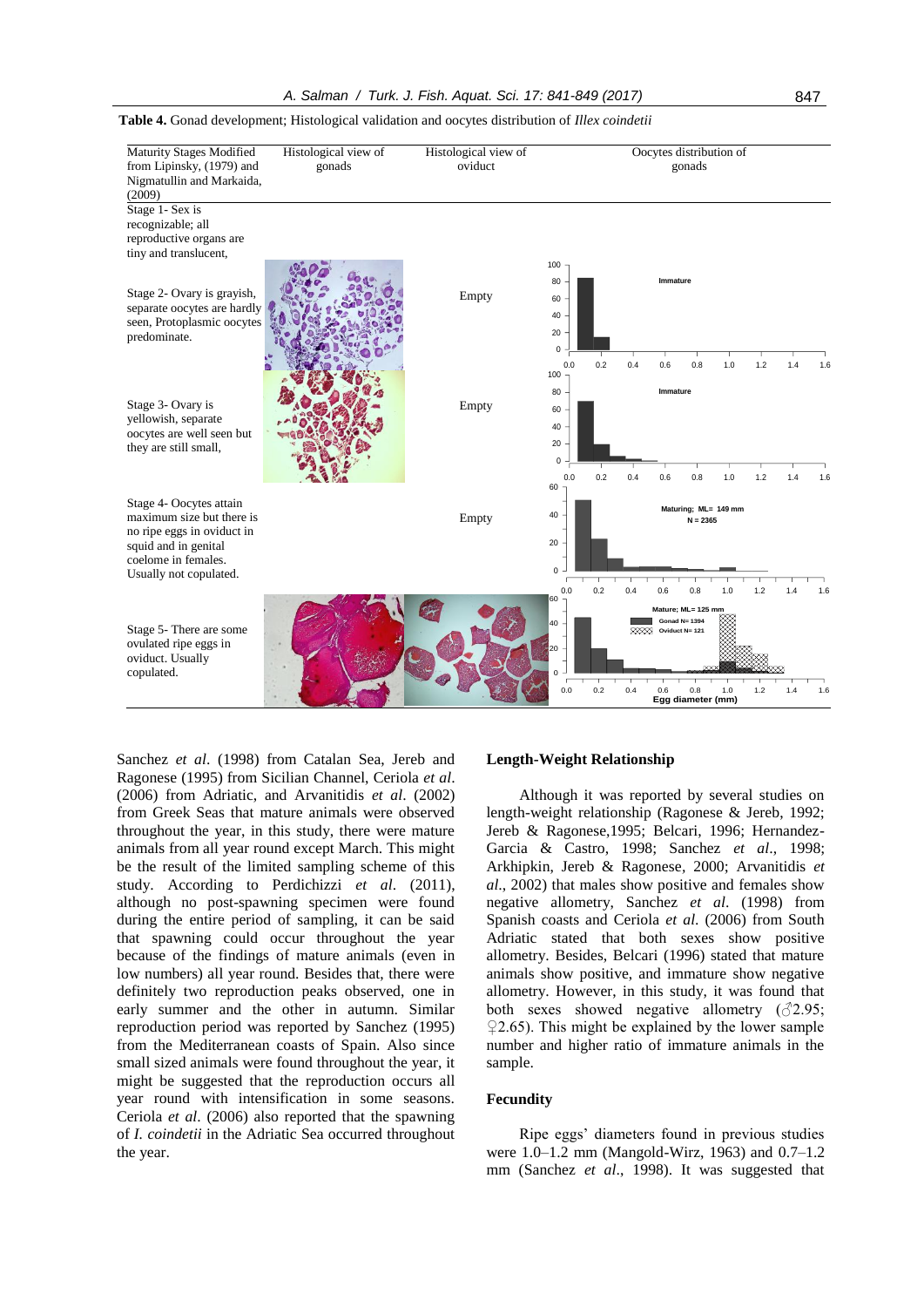variations of egg diameters might depend on geographic latitudes (Laptikhovsky, Pereira, Salman, Arkhipov, & Costa, 2009). Ripe egg diameters varied from 0.8 to 1.3 mm in this study and it is similar with the results of Gonzalez and Guerra (1996) from North-eastern Atlantic (egg diameters: 0.8–1.2 mm). Oocyte diameters of *I. coindetii* from the Eastern Mediterranean showed bimodal distribution and varied between 0.1 and 1.3 mm. Therefore, it refers to group-synchronous ovulation pattern according to Rocha, Guerra & Gonzales (2001). Diameters of previtellogenic oocytes ranged from 0.1 to 0.5 mm and the ratio of previtellogenic oocytes to total oocyte amount in gonad was 80% in maturing and mature females. Ovulation pattern defined for *I. coindetii* in this study proves the reproductive strategy hypothesis of intermittent terminal spawning also stated for the species by Gonzales and Guerra (1996).

Maximum spermatophore length values (spL 20–30 mm) observed in this study were found lower than those reported by Mangold-Wirz (1963) from the Western Mediterranean (spL 25–32 mm), and Gonzalez and Guerra (1996) from the North-eastern Atlantic (spL 11.1–37.7 mm). Gonzalez and Guerra (1996) stated that there was a positive correlation between spermatophore length and mantle length. The differences in maximum spermatophore lengths mentioned above may be caused by the differences in mantle lengths of male specimens, as males in this study were smaller than in other studies.

# **Acknowledgement**

This study was financed by the EBILTEM (Science and Technology Centre of Ege University) (Project No: 2008/SUF/004) and Technological Research Council of Turkey (TUBITAK, Project No: 108Y102). I am indebted to thank both referees for their valuable and constructive comments.

# **References**

- Adam, W. (1967). Cephalopoda from the Mediterranean Sea. *Bulletin of Sea Fisheries Research Station Haifa,* 45: 65-78.
- Arkhipkin, A.I., Jereb, P. & Ragonese, S. (2000). Growth maturation in two successive seasonal groups of the short-finned squid, *Illex coindetii* from the Strait of Sicily (Central Mediterranean). *ICES Jornal of Marine Science*, 57: 31-41.
- Arvanitidis, C., Drosos, K., Robin, J.P., Pereira, J., Moreno, A., Cunha, M.M., Valavanis, V. & Eleftheriou, A. (2002). A comperison of the fishery biology of three *Illex coindetii* Vérany, 1839 (Cephalopoda: Ommastrephidae) populations from the European Atlantic and Mediterranean waters. *Bulletin of Marine Science*, 71(1): 129-146.
- Belcari, P. (1996). Length-weight relationship in relation to sexual maturation of *Illex coindetii* (Cephalopoda: Ommastrephidae) in the northern Tyrrhenian Sea (Western Mediterranaean). *Scientia Marina*, 60: 379- 384.
- Belcari, P. & Sartor, P. (1993). Bottom trawling teuthofauna of the Northern Tyrrhenian Sea. *Scientia Marina*, 57: 145-152.
- Ceriola, L., Ungaro, N. & Toteda, F. (2006). Some information on the biology of *Illex coindetii* Verany, 1839 (Cephalopoda, Ommastrephidae) in the South-Western Adriatic Sea (Central Mediterranean). *Fisheries Research*, 82: 41-49. http://dx.doi.org/10.1016/j.fishres.2006.08.024
- D'Onghia, G., Matarrese, A., Tursi, A., Maiorano, P. & Panetta, P. (1995). Osservazioni sulla Teuthofauna epi e mesobatiale nel Mediterraneo Orientale (Mar Ionio e Mar Egeo). *Biologia Marina Mediterranea*, 2: 199- 204.
- D'Onghia, G., Tursi, A., Papaconstantinou, C. & Mataresse, A. (1991). Teuthofauna of the North Aegean Sea: Preliminary result on catch composition and distribution. *FAO Fisheries Report*, 477, 69-84.
- Degner, E. (1925). Cephalopoda.-Report on The Danish Oceanographical Expeditions 1908-1910 *Mediterranean and Adjacent seas*. 9: Vol. II. Biology, C.1. 94 pp.
- Eronat, E.G.T. & Özaydın, O. (2015). [Diet composition of](http://www.tandfonline.com/doi/abs/10.1080/09397140.2014.994312)  [the Thornback Ray,](http://www.tandfonline.com/doi/abs/10.1080/09397140.2014.994312) *Raja clavata* Linnaeus, 1758 [\(Elasmobranchii: Rajidae\) in the Turkish Aegean Sea.](http://www.tandfonline.com/doi/abs/10.1080/09397140.2014.994312) *Zoology in the Middle East*, 61, 38-44. http://dx.doi.org/10.1080/09397140.2014.994312
- GEBCO 1997. General Oceanographic Chart of the Oceans
- (Digital Atlas-CD-ROM), Natural Environmental Research Council, British Oceanographic data center, February 1997.
- Gonzalez, A.F. & Guerra, A. (1996). Reproductive biology of the shorth-finned squid *Illex coindetii* (Cephalopoda:Ommastrephidae) of the northeastern Atlantic. *Sarsia*, 81, 107-118.
- Hernandez-Garcia, V. & Castro, J.J. (1998). Morphological variability in *Illex coindetii* (Cephalopoda: Ommastrephidae) along the north-west coast of Africa. *Journal of the Marine Biological Association of the United Kingdom*, 78: 1259-1268.
- Hosmer, D. W. & Lemeshow, S. (2000). Applied Logistic Regression (2nd Edition). A Wiley-Interscience Publication, 383 pp.
- Jereb, P., Koutsoubas, D., Belcari, P., Pierce, G.J., Villanueva, R., Allcock, A.L. & Lefkaditou, E. (2010). Cephalopod Biology an Fisheries in Europe: II. Species Accounts In P. Jereb, A.L. Allcock, E. Lefkaditou, U. Piatkowski, L.C. Hastie & G.J. Pierce (Eds.). *Illex coindetii* (pp. 178-192). ICES Cooperative Research Report No. 325 360 pp.
- Jereb, P. & Ragonese, S. (1995). An outline of the biology of the squid *Illex coindetii* in the Sicilian Chanel (Central Mediterranean). *Journal of the Marine Biological Association of the United Kingdom* 75: 373-390.
- Jereb, P. & Roper, C.F.E. (2010). Cephalopod of the world. An annotated and illustrated catalogue of cephalopod species know to date. Volume 2. Myopsid and Oegopsid Squids. FAO Species catalogue for Fishery Purposes. No4, Vol.2, 605 pp.
- JICA 1992. Interm report for demersal fisheres resource survey in the Republic of Turkey. Japan International Cooperation Agency (JICA), 266 pp.
- Kabasakal, H. (2002). Cephalopods in the stomach contents of four Elasmobranch species from the northern Aegean Sea. *Acta Adriatica*, 43: 17-24.
- Karakulak, F.S., Salman, A. & Oray I.K. (2009). Diet